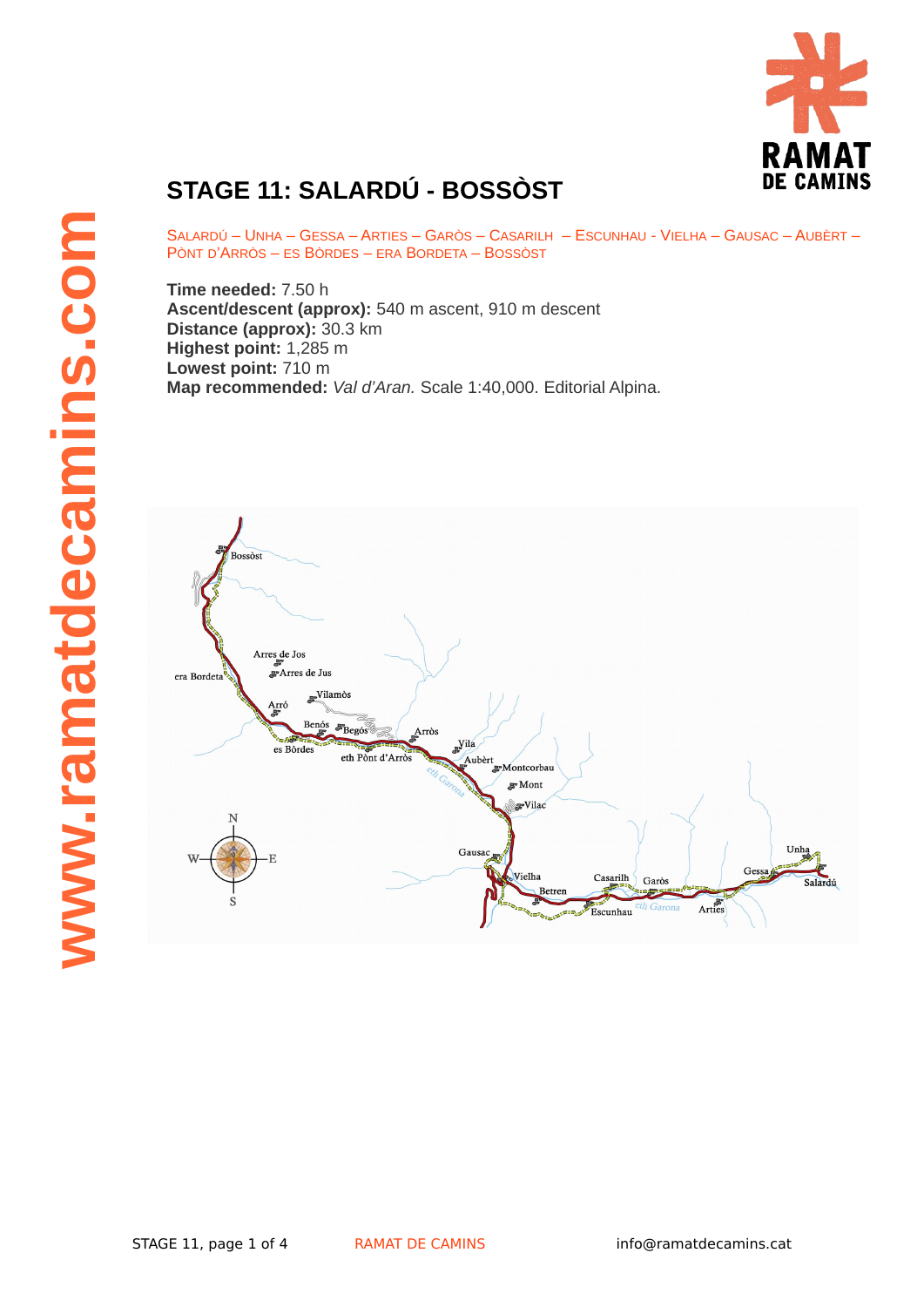- 0 h **Salardú,** 1,260 m. We have to go by road from Salardú to Unha. It's only half a kilometre.
- 0.10 h **Unha**, 1,285 m (hotel, rural accommodation, restaurant, shops.) Not to be missed: a walk round the village streets, the church and Ço de Brastet, a former stately home. This 16th-century house is on our right as we enter the village, which we go through.
- 0.20 h We leave Unha passing a **drinking trough** on our right, with signs next to it. The cobbled street we are on immediately becomes a track that makes its way through fields, ash trees, hawthorn, etc. Ahead of us we can already see the houses in Gessa.
- 0.40 h **Gessa**, 1,263 m. (restaurant.) Not to be missed: the church, a walk round the village streets. We make our way through the top end of the village until we come to some signs that tell us to turn left to go down to Arties and Garòs. The street we go down is Carrer deth Barranc, which runs parallel to the Corilha ravine (*barranc*) on our right. We come out on the high street, Carrer Major. Then we cross a bridge over the ravine and follow a narrow track.
- 1 h **Road**, C-28 We cross this and go down some steps with a hand rail to the road below, a bypass to Arties. We pass the Garona, cross a public car park and pass an enclosure on the right where some bears live in rather poor conditions.
- 1.05 h **Arties**, 1,140 m (hotel, apartment, campsite, B&B, restaurant, shops, service station, chemist's). Not to be missed: a walk round the village streets, the churches. We turn right to climb up to the C-28 road, to the Sant Joan church, which is a museum. The Camin Reiau (Royal Way) starts from the church. It begins with a stretch of paved road and immediately enters a small path that goes to Garòs and Sant Jaime. The track is quite flat.
- 1.10 h **Junction,** 1,176 m. The path to the Sant Jaime hermitage is on our right. Just after it we pass the Salides ravine and come to Garòs.
- $1.11h$ 1.11 h **Garòs**, 1,144 m. (rural accommodation, hotel, B&B, restaurant.) Not to be missed: the church, a walk round the village streets. We cross the village, passing a children's recreation area to our right, and then come to the Sant Julià church, also on our right. We leave the village via a concrete path. Not long after that on the right we pass the Early Christian Deth Taro necropolis, which dates from the end of the 4th / beginning of the 5th century. The track turns into a little path that skirts to the left of the villages of Casarilh and Escunhau, which we reach by crossing a bridge over the Garona (Garonne) river. A track takes us to the village.
- 1.50 h **Casarilh**, 1,044 m. (rural accommodation, restaurant.) Not to be missed: the church, a walk round the village streets. From here you can go to Betren and Vielha (short route) or Escunhau below the La Tuca ski slopes and Vielha (long route). We describe the latter. After crossing the road by a zebra crossing, we go up the other side of the village, where the buildings are newer. We climb Carrer dels Cóms, a narrow street with an asphalt surface.
- 1.55 h **Junction.** Go left and you come to Escunhau lake, while straight on brings you to Escunhau. We carry straight on.
- 2 h **Escunhau**, 1,055 m. (hotel, rural accommodation, restaurant). Not to be missed: the church, a walk round the village streets. We pass the church and village lower down, on the right, and take a track that runs up the middle of a wood which offers some shade. Parts of it conserve the old stone paving. We climb to 1,135 m. There the track turns into a path for pack animals edged with stone on both sides, until we reach a fork.
- 2.20 h **End of the path, which forks into two tracks** The one below has a fence. We take the upper one, which climbs quite steeply.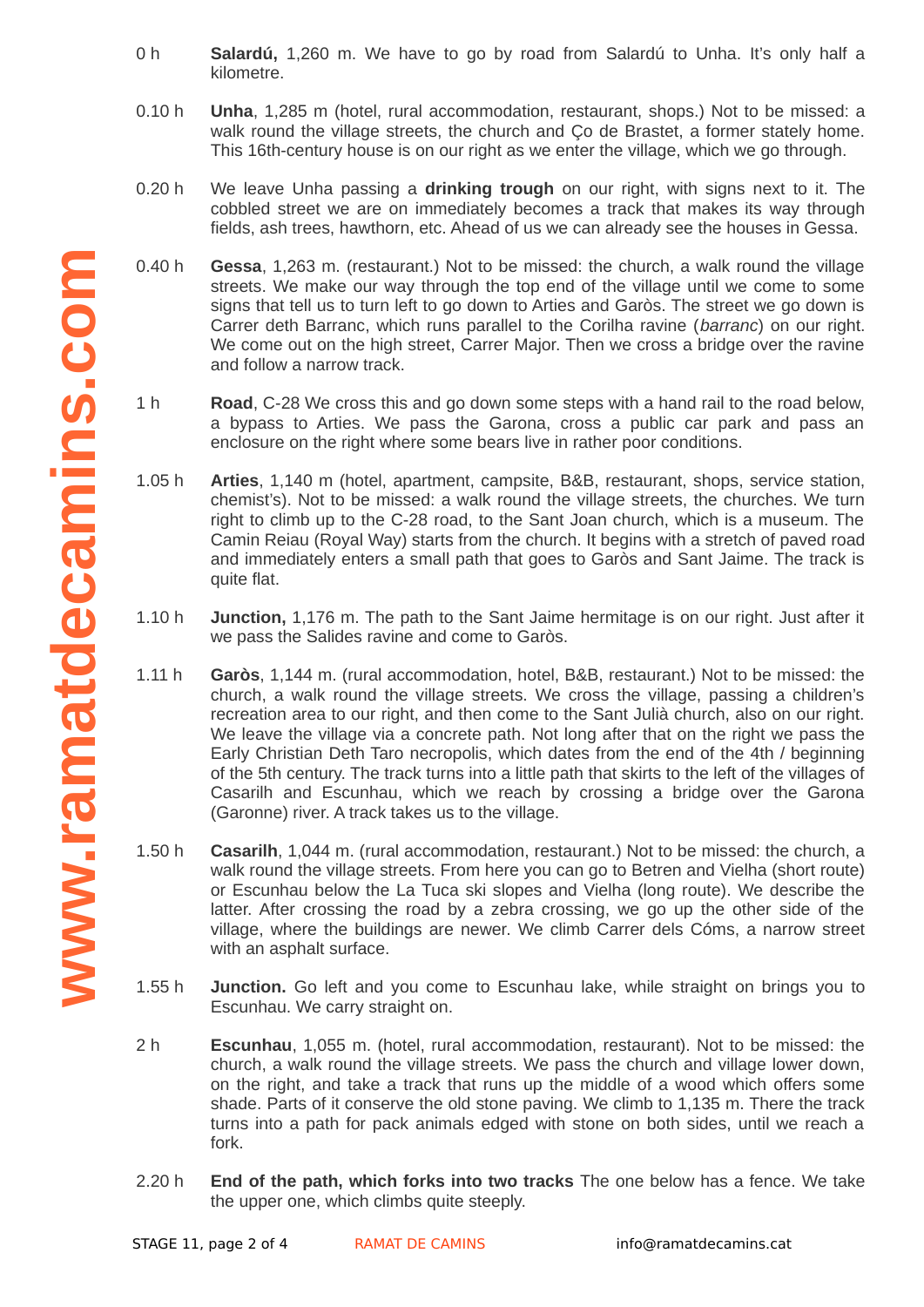- 2.30 h **Junction**, 1,142 m. Left leads to La Tuca de Betren. We carry on straight ahead, going down.
- 2.45 h **Bend in the track and junction,** 1,083 m. Going right takes you to Betren. We follow the path to the left, which ends up at Vielha.
- 2.50 h Telecommunications **antennas** on top of a hill, 1,086 m. The track ends and we keep going via a very narrow path that runs down the middle of some hazel trees and, after that, some fields.
- 3 h This path comes out on a **road**. Turn left and you go to the Vielha pass on the GR211- 5, while turning right, which is where we are heading, takes you to Vielha, just half a kilometre away. We enter this small town on the Nere river side.
- 3.05 h **Vielha**, 1,000 m. (hotel, rural house, apartments, restaurant, shops, chemist's, service station.) Not to be missed: the church, the wool factory (Era Fabrica dera Lana), the Val d'Aran Museum, the Aran historical archives (Archiu Istoric Generau d'Aran). We cross the Nere and go down to the main road. Here we turn left to the roundabout in the road to go to Lleida, via the Vielha tunnel, Baqueira or France. We have to take the road that climbs to Gausac from the other side of the roundabout. We leave that road when we reach Carrer de Casau and go up that street, passing the Pirene hotel on the left. Behind the Sacuma building we climb some steps, cross some fields and take a narrow path, passing the road to the Vielha tunnel where it bends round on our left.
- 3.30 h We pass the **Comes ravine**, which descends through a channel, and follow a narrow path with stone paving in places that climbs steeply. Then we come to a broader, grassy path that cuts across it. Here we turn right and go downhill towards Gausac. Turning left would take us up to Casau.
- 3.35 h **Junction** as we reach Gausac's first houses, 1,030 m. The upper path goes to Artiga de Lin, while the lower one we are going to follow will take us to Gausac and Aubèrt.
- 3.35 h **Gausac,** 1,030 m. (apartments, restaurant). Not to be missed: the church, a walk round the village streets. We go down a very steep street called Carrer Porter to the square, Plaça Major. Carrying on along Carrer Major we come to the Gausac approach road and the church bell tower. We turn right on the road and soon take a track on the left.
- 3.55 h The track ends in a **meadow**. Leaving the meadow to our right, we follow a narrow path between the grass. We enter a shady wood of hazel, ash, boxwood and other trees, following a level path. The sound of cars can be heard on the road nearby and there are wooden footbridges and handrails.
- 4 h We come out opposite the **treatment plant**, 944 m. Passing it on the right, we go up a track.
- 4.10 h Track **junction**. To the left it goes up to Plan Batalhèr but we go straight ahead towards Aubèrt and take a narrow path back into the wood.
- 4.20 h **Fork.** We take the path that continues straight ahead through the middle of the wood and ignore the one that descends steeply to the river. This is a very pretty stretch. To the left we pass a trough and a fountain dating from 1952. After a steep descent we come out onto a meadow above the river. We turn left and follow a grassy track.
- 4.40 h **Aubèrt**, 929 m. (hotel, restaurant). Not to be missed: the church, a walk round the village streets. We arrive via Carrer Prats de Mont. Without crossing the bridge on the right, we carry on by the road, on the Baricauba path